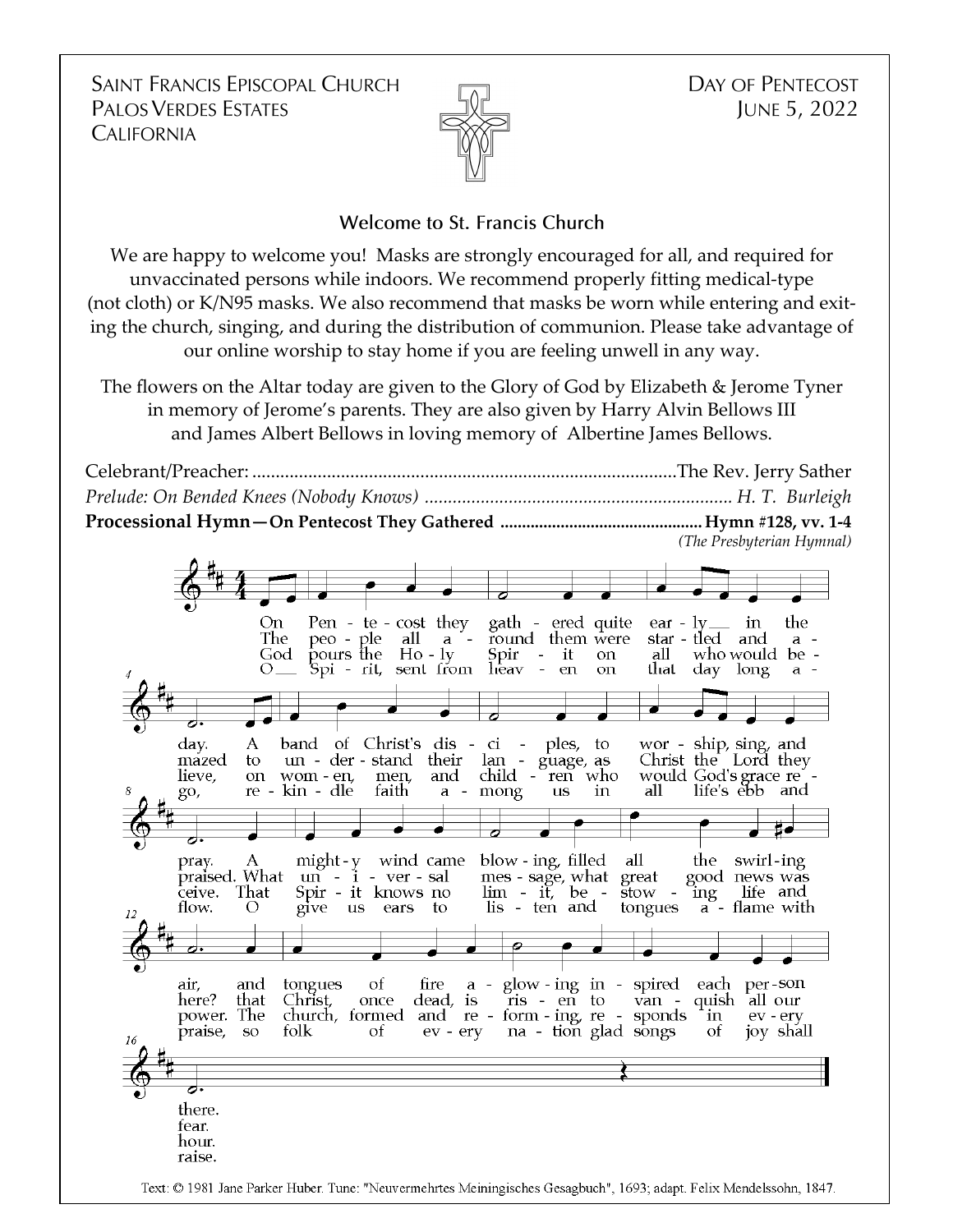The Opening Acclamation.............................................................Book of Common Prayer, p. 323 *(this and all similar page refs. refer to Book of Common Prayer—the red book in the pew rack in front of you)* The Gloria ..................................................................................................................................... p. 324 The Collect of the Day................................................................................................................. p. 175 The First Lesson .............................................................................................................Genesis 11:1-9 Now the whole earth had one language and the same words. And as they migrated from the east, they came upon a plain in the land of Shinar and settled there. And they said to one another, "Come, let us make bricks, and burn them thoroughly." And they had brick for stone, and bitumen for mortar. Then they said, "Come, let us build ourselves a city, and a tower with its top in the heavens, and let us make a name for ourselves; otherwise we shall be scattered abroad upon the face of the whole earth." The LORD came down to see the city and the tower, which mortals had built. And the LORD said, "Look, they are one people, and they have all one language; and this is only the beginning of what they will do; nothing that they propose to do will now be impossible for them. Come, let us go down, and confuse their language there, so that they will not understand one another's speech." So the LORD scattered them abroad from there over the face of all the earth, and they left off building the city. Therefore it was called Babel, because there the LORD confused the language of all the earth; and from there the LORD scattered them abroad over the face of all the earth. The Response: Psalm 104:25-37, *Benedic, anima mea* .................................................................. p. 735 The Second Lesson...............................................................................................................Acts 2:1-21 When the day of Pentecost had come, the disciples were all together in one place. And suddenly from heaven there came a sound like the rush of a violent wind, and it filled the entire house where they were sitting. Divided tongues, as of fire, appeared among them, and a tongue rested on each of them. All of them were filled with the Holy Spirit and began to speak in other languages, as the Spirit gave them ability. Now there were devout Jews from every nation under heaven living in Jerusalem. And at this sound the crowd gathered and was bewildered, because each one heard them speaking in the native language of each. Amazed and astonished, they asked, "Are not all these who are speaking Galileans? And how is it that we hear, each of us, in our own native language? Parthians, Medes, Elamites, and residents of Mesopotamia, Judea and Cappadocia, Pontus and Asia, Phrygia and Pamphylia, Egypt and the parts of Libya belonging to Cyrene, and visitors from Rome, both Jews and proselytes, Cretans and Arabs—in our own languages we hear them speaking about God's deeds of power." All were amazed and perplexed, saying to one another, "What does this mean?" But others sneered and said, "They

are filled with new wine."

But Peter, standing with the eleven, raised his voice and addressed them, "Men of Judea and all who live in Jerusalem, let this be known to you, and listen to what I say. Indeed, these are not drunk, as you suppose, for it is only nine o'clock in the morning. No, this is what was spoken through the prophet Joel:

`In the last days it will be, God declares,

that I will pour out my Spirit upon all flesh,

and your sons and your daughters shall prophesy,

and your young men shall see visions,

and your old men shall dream dreams.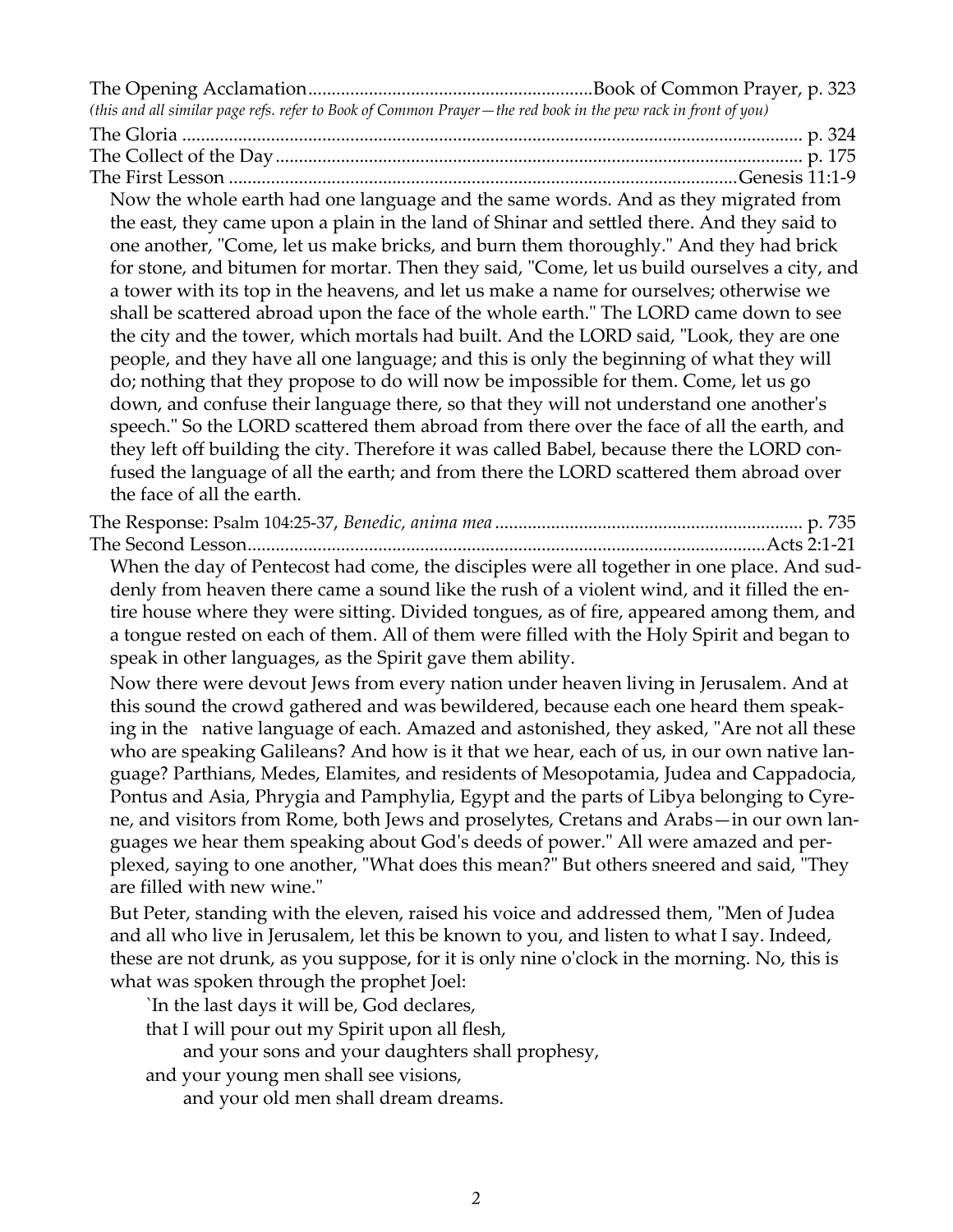Even upon my slaves, both men and women, in those days I will pour out my Spirit; and they shall prophesy. And I will show portents in the heaven above and signs on the earth below, blood, and fire, and smoky mist. The sun shall be turned to darkness and the moon to blood, before the coming of the Lord's great and glorious day. Then everyone who calls on the name of the Lord shall be saved.' " The Holy Gospel ..........................................................................................................John 14:8-17-27 Philip said to Jesus, "Lord, show us the Father, and we will be satisfied." Jesus said to him, "Have I been with you all this time, Philip, and you still do not know me? Whoever has seen me has seen the Father. How can you say, `Show us the Father'? Do you not believe that I am in the Father and the Father is in me? The words that I say to you I do not speak on my own; but the Father who dwells in me does his works. Believe me that I am in the Father and the Father is in me; but if you do not, then believe me because of the works themselves. Very truly, I tell you, the one who believes in me will also do the works that I do and, in fact, will do greater works than these, because I am going to the Father. I will do whatever you ask in my name, so that the Father may be glorified in the Son. If in my name you ask me for anything, I will do it. "If you love me, you will keep my commandments. And I will ask the Father, and he will give you another Advocate, to be with you forever. This is the Spirit of truth, whom the world cannot receive, because it neither sees him nor knows him. You know him, because he abides with you, and he will be in you." "I have said these things to you while I am still with you. But the Advocate, the Holy Spirit, whom the Father will send in my name, will teach you everything, and remind you of all that I have said to you. Peace I leave with you; my peace I give to you. I do not give to you as the world gives. Do not let your hearts be troubled, and do not let them be afraid." The Sermon ....................................................................................................... The Rev. Jerry Sather The Nicene Creed ....................................................................................................................... p. 327 The Prayers of the People .......................................................................................................... p. 328 The Peace....................................................................................................................................... p. 332 Welcome and Announcements The Great Thanksgiving ............................................................................................................ p. 333 The Sanctus ................................................................................................................................... p. 334 *The clergy will carry the Sacrament to anyone in the congregation who is unable to come forward for Holy Communion. Please inform one of the ushers if you would like to be served at your seat. Gluten-free Communion wafers are now carried alongside regular wafers at Holy Communion.* 

Post Communion Prayer ............................................................................................................ p. 339 Blessing and Sending Forth ....................................................................................................... p. 339

*If you require one of these, simply ask at the Altar rail.*